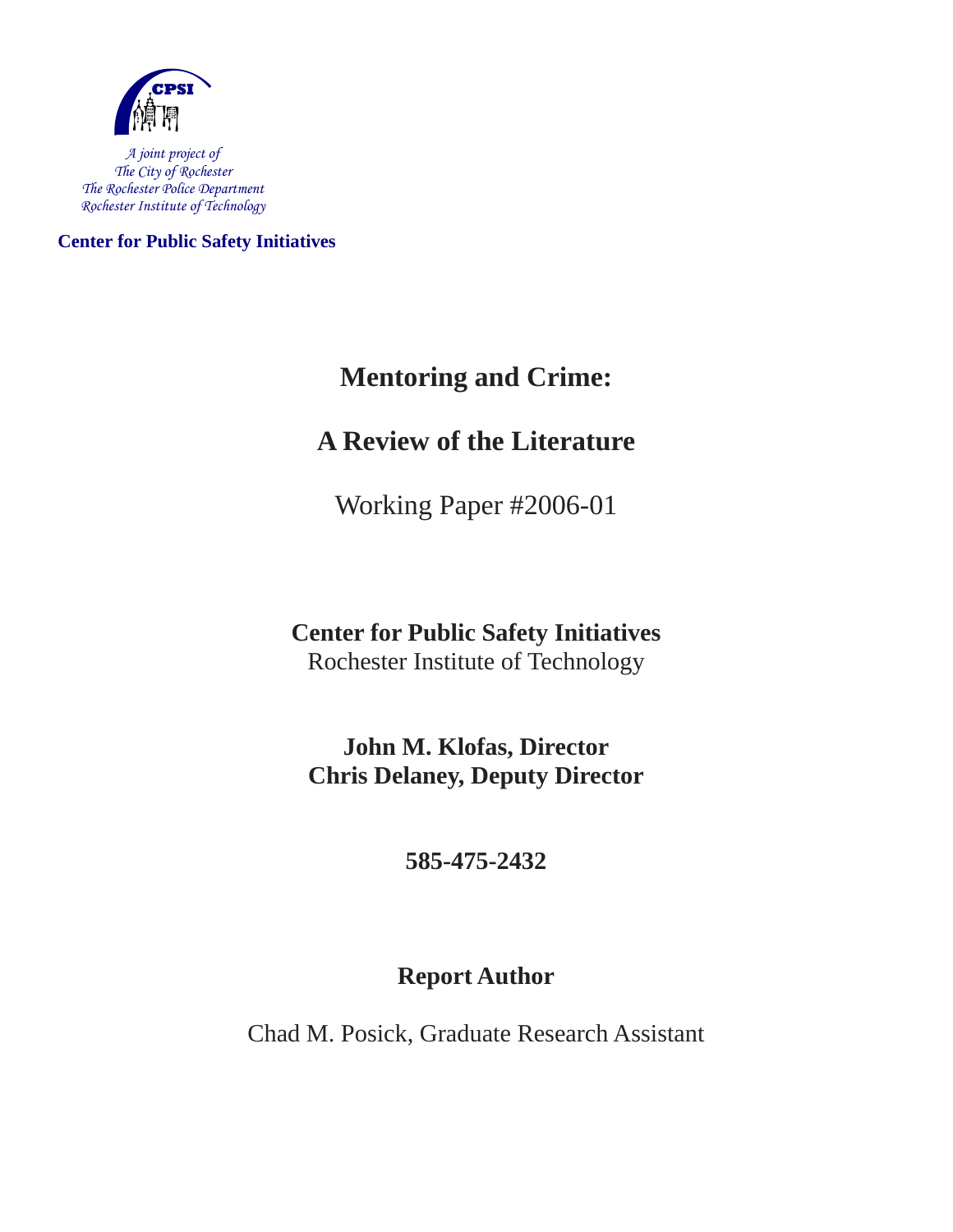# **ROCHESTER INSTITUTE OF TECHNOLOGY DEPARTMENT OF CRIMINAL JUSTICE**

**MENTORING AND CRIME A REVIEW OF THE LITERATURE** 

**2006** 

**Chad M. Posick cmp3878@rit.edu**

**John M. Klofas, Ph.D Professor Criminal Justice**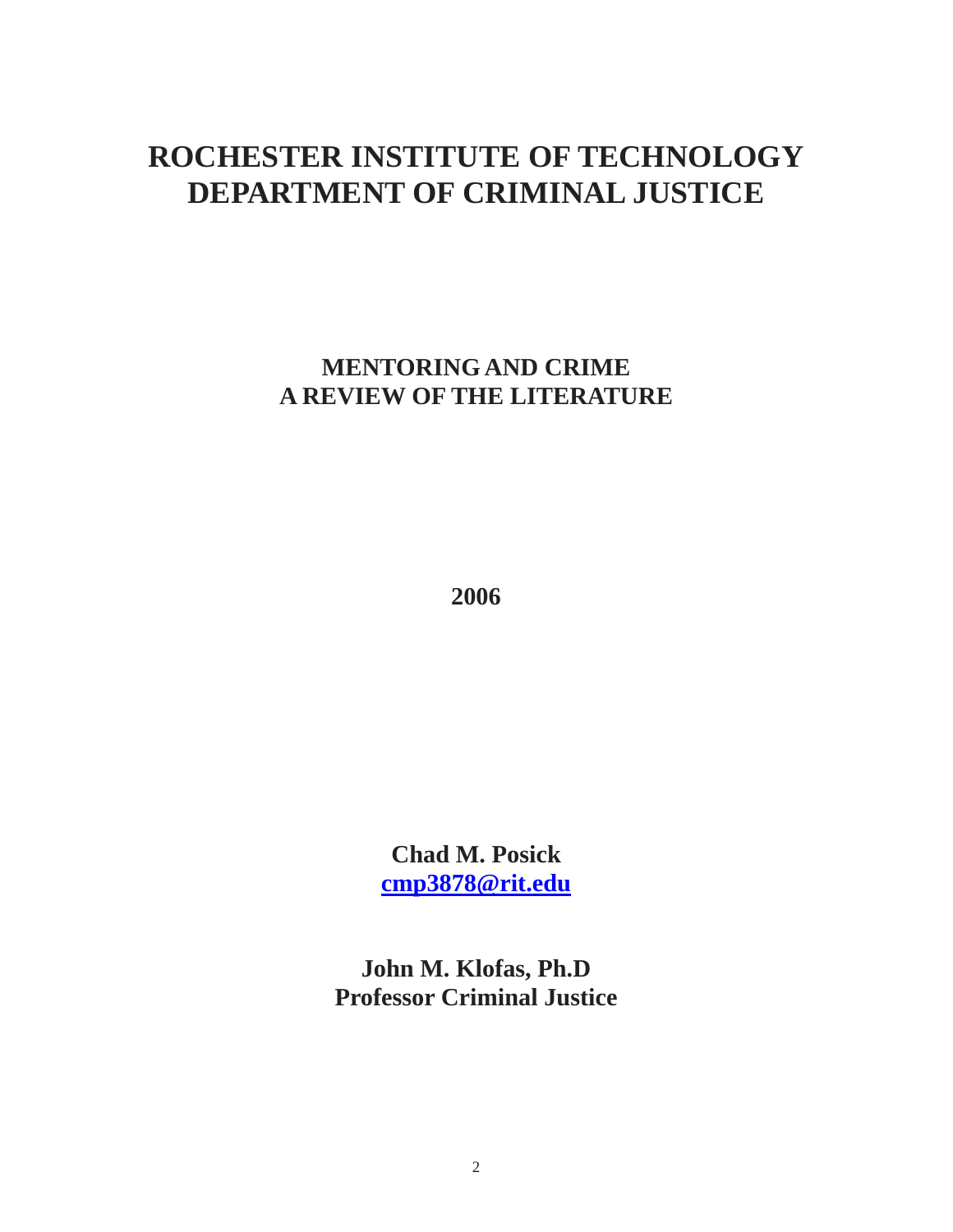#### RIT DEPARTMENT OF CRIMINAL JUSTICE MENTORING AND CRIME: A LITERATURE REVIEW

 As the field of criminal justice expands and more research is conducted to acquire knowledge of effective criminal justice practices, a more contemporary view of crime and justice emerges. Incarceration is continually being evaluated, and seemingly broader topics for alternatives to incarceration are being considered. In Rochester, NY along with many other cities and municipalities around the United States and abroad, mentoring programs have been introduced to respond to crime. Particularly, Rochester is looking to employ a mentoring program for non-violent drug sellers as an alternative to long-term incarceration in prison.

 However, mentoring programs are not traditionally used as a response to crime. Not only until recently has the US started evaluating mentoring programs as a technique to counter criminal activity. In most other countries such as Australia and New Zealand, mentoring programs have just emerged within the past couple years as a serious approach to rehabilitate criminal offenders and reduce rates of reoffending. Traditionally, mentoring programs have been used for individuals with problems in school, sports, interpersonal communication and behavioral problems not usually associated with felonious or violent activity.

 When some of the failures of the prison, parole, and probation systems have been brought to the forefront of criminal justice research, one can see the shortcoming in these more punitive approaches as they relate to recidivism rates, individual rehabilitation and cost effectiveness. Mentoring programs, while still early in their evaluation, are seen to be more cost effective as they rely greatly on volunteers and non-profits and are seen as more rehabilitative in nature for those who report that they have had positive experiences throughout the programs. Because of these preliminary findings, this area of research deserves much more evaluation and attention.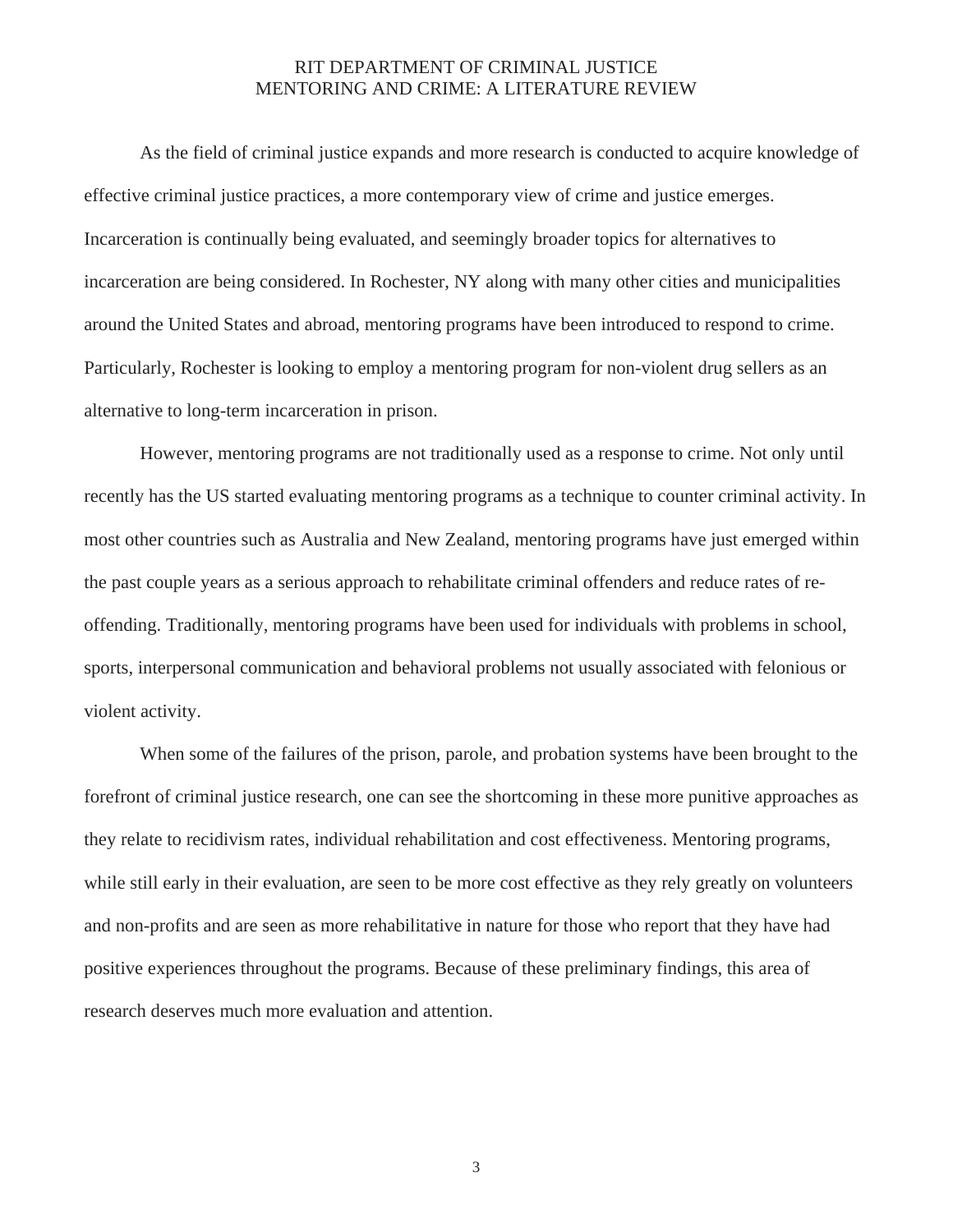#### **What is Mentoring?**

With many social programs and concepts, there comes a myriad of definitional issues to consider. When implementing and evaluating such programs as the ones put in place to counter criminal activity there must be an explicitly defined mission of the program and a series of operationalized goals to reach that final mission. With mentoring, many different institutions have differing visions as to what constitutes mentoring. The following are a couple definitions that will help guide this research and help to better understand the concept of mentoring, especially as it applies to crime and criminal activity.

*Mentor*: n. A wise and trusted counsellor (Macquarie Dictionary, Second edition, 1991)

*Mentoring* is " a sustained, close, developmental relationship between an older, more experienced individual and a younger person, with a goal of building character, and competence on the part of the protege" (Freedman; Making Sense of Mentoring: Corporation for National Service, June 1996).

*Responsible mentoring* is a structured one-on-one relationship between an adult and a youth that focuses on the needs of the mentored participant. The relationship should foster caring and support, and encourage individuals to develop to their fullest potential. Mentoring can provide youth the opportunity to develop relationships with responsible adults. The voluntary nature of mentoring participation demonstrates to the youth a level of concern for their welfare that may not have been assumed with a caring "professional" (de Anda, 2001).

 These definitional issues come into play as to how one program will administer its mentoring program as opposed to another and how a mentoring program will be evaluated. Goals and outcomes will differ depending on how one defines mentoring. For example, a mentoring program set in place to reduce drop out rates will have different goals than one put in place to help reduce delinquency and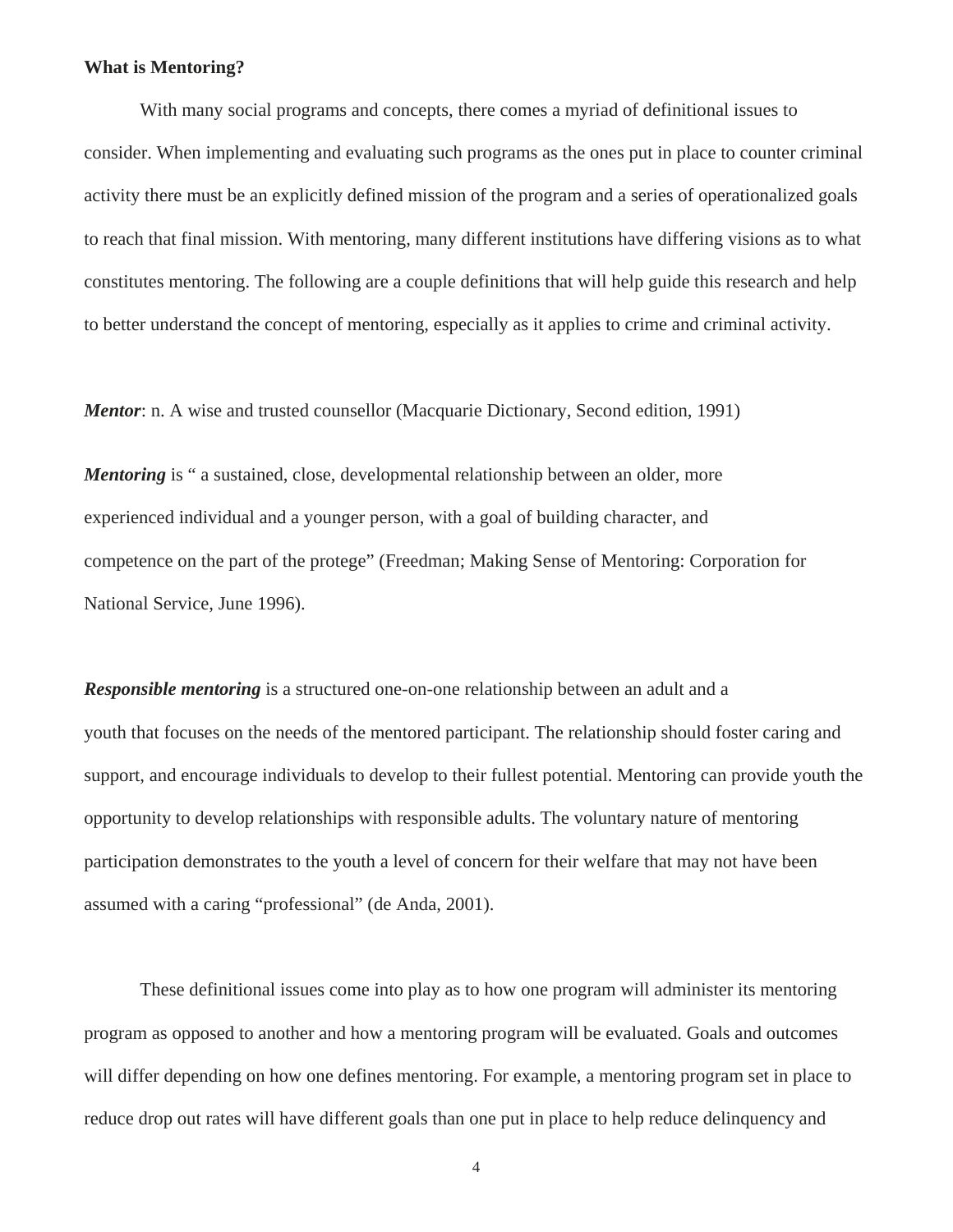criminal behavior. These two programs may have different definitions of what constitutes mentoring but both may seek to develop life building skills and educational tools to accomplish their defined goals of either reducing drop out rates or improving criminal behavior. It is important for mentoring programs to clearly define what mentoring means to them and keep that in mind when evaluating their progress in achieving their goals. While attempting to gather a comprehensive review on the extant literature, it is beneficial to review some meta-analysis that can compare different programs with similar goals across multiple locations.

#### **Who Does Mentoring?**

Many different individuals and organizations participate in mentoring. Generally there are four different groups that partake in mentoring: the community, schools, government and the faith-based community. While this list is not exhaustive, it is the four main groups that this paper will discuss.

 Faith in their Futures is a mentoring program run out of the Kings County District Attorney's Office. In Faith in their Futures, an at-risk youth is matched with a faith-based leader in the community. The goal is to reduce criminal behavior, recidivism and self-destructive behavior. The stress is on cooperation between the criminal justice system and faith-based institutions in helping youth meet the goals of the mentor program. The program has been largely successful, especially in its endeavor to establish a connection between the criminal justice system and the faith-based community in a synergistic relationship to address youth crime and delinquency (Blank and Davie).

 Rochester, NY is in the process of implementing a cooperative program between the district attorneys office and the faith-based community to mentor drug dealers who have been picked up in the formal criminal justice system. Other constituencies such as probation and parole are key players that will be part of this system and will aide in making choices. The importance is cooperation and communication between the agencies to develop a program that will meet its goals and simultaneously facilitate a superfluous transition from traditional methods of dealing with these offenders to the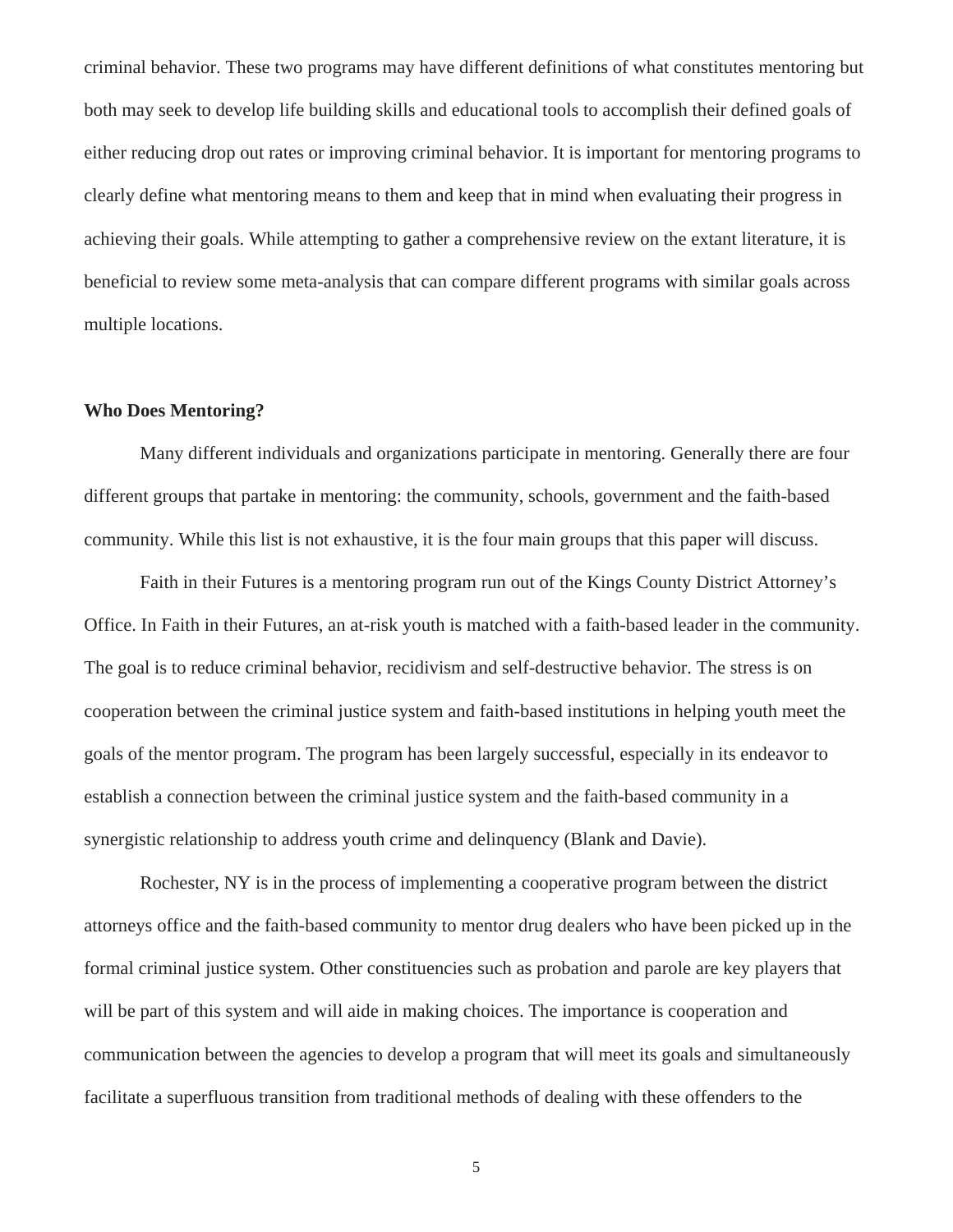mentoring program. Judges, DA's, mentors and the community at large can have the needed impact to promote and sustain mentoring programs.

 As such, the government has taken a keen interest in promoting mentoring programs after favorable results have been reported in many studies. The biggest program and the most well known government sponsored programs is Big Sister Big Brother. The widely successful program has been the basis of many governmental grants and private funding. Studies, such as the one conducted by Grossman and Tierney, show that BSBB has had a positive effect on improving grades, improving familial and personal relationships, reducing amount of days of school missed and reducing aggressive behavior (Grossman and Tierney, 1997). These types of behaviors have been inextricably linked to criminal behavior in the past and are often the focal points of mentoring programs that attempt to reduce criminal behavior in youths. Because of this link, much of this paper will also address non-crime related outcome variables such as drop-out rates, familial/peer relationships, alcohol/drug abuse, etc.

 Schools have been long time supporters of mentoring programs and have established programs that aide youth in successfully building real world skills and improving educational circumstances such as retention and grade point average. One example of the schools involvement in mentoring youth is the after school JUMP program. The JUMP program is comprised of over 16,000 kids and includes over 200 agencies nationwide. The legislative goals for the program include: improving academic performance, reducing drop-out rates, reducing rates of juvenile delinquency and reducing gang involvement (Mertinko, 2001).

 The community in general is the fourth group that has commonly participated in mentoring youth. Most of these programs are somewhat informal and do not have much evaluation or quantitative data to show their effectiveness. Community mentoring can be done between teachers and students or influential community members and younger members. Non-profit community organizations have also been seen to participate in mentoring youth to address the same problems that face children in schools and in the neighborhood.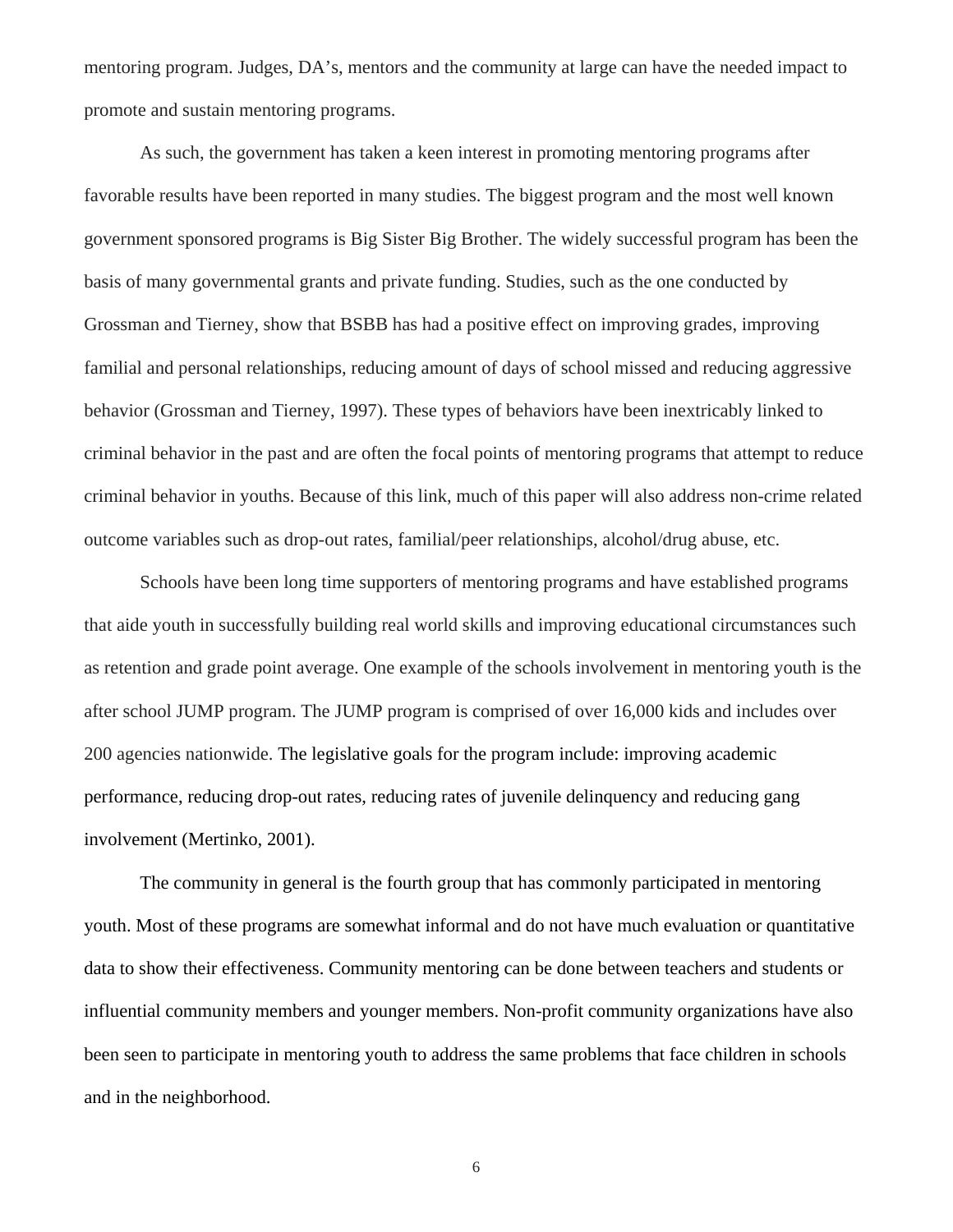#### **Types of Mentoring**

All mentoring programs can be fit into one of two categories; informal mentoring and formal mentoring. Formal mentoring is carried out by organizations that have a mentoring program in place which has defined goals and a system of evaluation. Programs such as BSBB, JUMP programs, DEFY and Sponsor-a-Scholar are all examples of formal mentoring.

 Informal mentoring occurs when there is no program set in place and the mentor/mentee relationship is not monitored in a formal evaluation or feedback loop. These relationships often times do not have specific goals and are not looking to address adverse behaviors. Examples of informal mentoring are relationships that exist between a professor and student, manager and employee, and parent and child. While informal and formal mentoring differ in many ways, the results of these relationships are often strikingly similar. Likewise, the skills and tools they seek to develop in their mentees are often consistent with each other.

 Informal mentoring also takes place in the criminal milieu among an experienced criminal and a novice. A recent study examined the prevalence of mentoring among criminals in their criminal careers. This type of tutelage has been seen in American organized crime and to a lesser extent in those individuals involved in street level crime. The researchers administered a survey to 268 incarcerated prisoners in Quebec. Two minimum-security institutions, two medium-security institutions, and one multiple-security institution served as sites for the surveyed population. The results indicated that mentoring was a major factor in introducing street level criminals into the criminal environment and also in advancing those criminal careers. In these relationships an older criminal will mentor a younger aspiring criminal and often times they will be a relative or a close friend. As in formal mentoring that address the behaviors that exists in these very relationships, the stronger the mentor/mentee connection, the more positive the results. In this case, "positive" results refer to more crimes committed or the more serious the crimes (Morselli, et. al., 2006).

The research in this area showed that 95.2 percent were said to have had an individual that they would clearly identify as a mentor. 32.7 percent said that their mentor was a family member while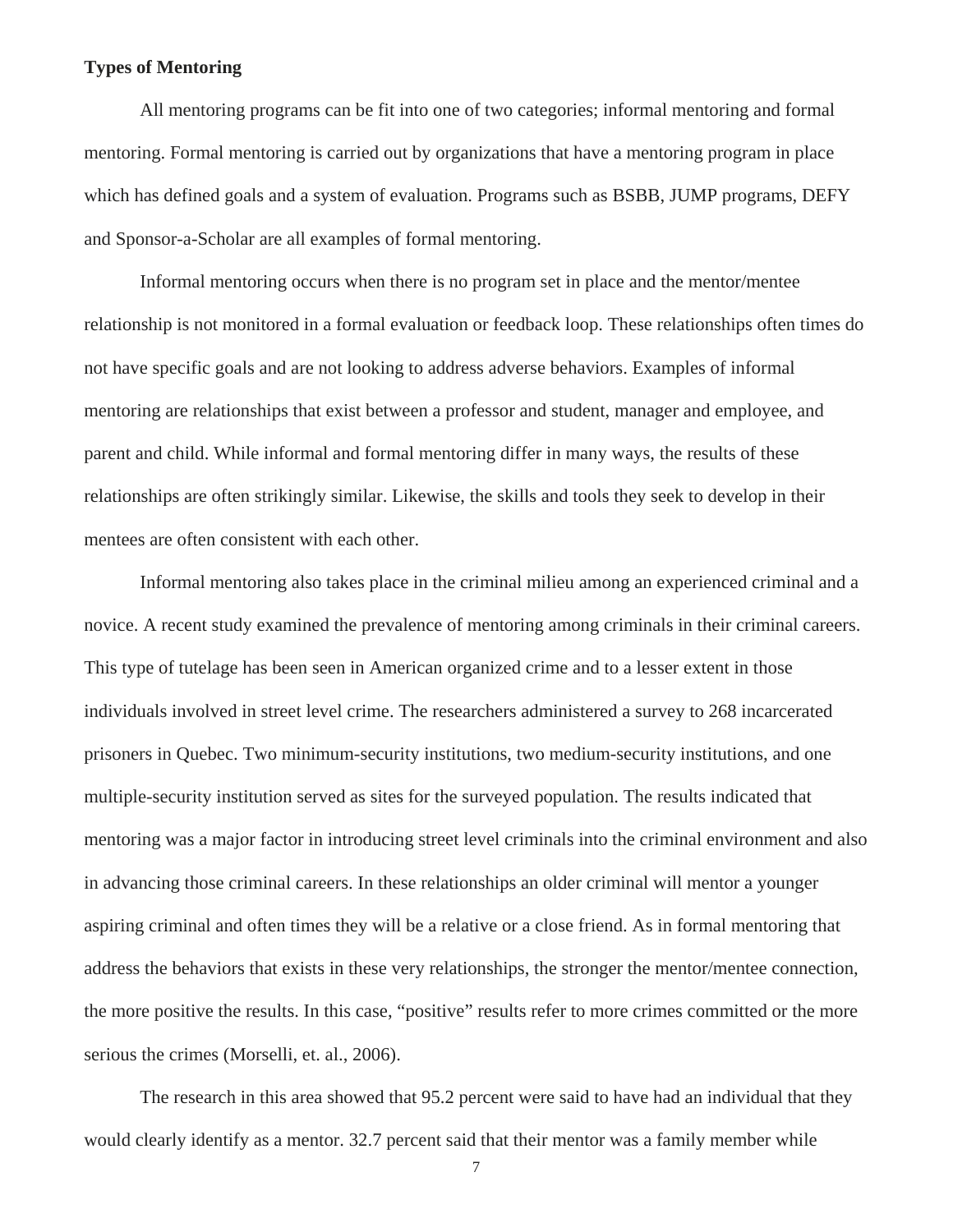overall 81.7 percent reported that their mentor was someone who had a close or very close relationship with them. The study illustrates that mentorship in crime is very prevalent and that these mentor/mentee relationships usually involve individuals with a close relationship with one other (Morselli, et. al., 2006).

While this study shows the impacts of informal mentoring in criminal careers, the same relationships and implications of these relationships are shown in informal mentoring regarding legal careers. The strength of relationships and closeness of mentors and their mentees builds trust and dependence. These are the same qualities that are stressed in both criminal and non-criminal mentoring environments.

 Another typology in mentoring programs is either one-to-one mentoring or group mentoring. One-to-one mentoring is the most studied and touted of all types of mentoring but is also the hardest to develop because of the serious lack of mentors willing and qualified to participate in the programs. Group mentoring, consisting of either one mentor for a group of more than one mentees, or a group of mentors for a larger group of mentees, is a second typology. Group mentoring is becoming more prevalent in an attempt to address the mentor to mentee ratio that often leaves many youths without mentors (Herrera, et. al.).

 Often mentoring programs will be broken down further into two other groups that further define their target populations. School-based mentoring and community-based mentoring programs are both available to mentor youth in different areas. School-based mentoring usually takes place in a school setting and most often address problems dealing with school related problems. Truancy, grades and disciplinary problems are target problems that school-based programs seek to ameliorate. Communitybased programs may attempt to address these same situations but are usually broader in the matters in which they address. These programs are often held in churches, community centers, recreation facilities and government buildings as opposed to schools.

 A study conducted in 2000 illustrated some differences in school-based programs and community-based programs. The researchers concluded that school-based programs were ideal for communities with little financial income which intended to address youth needs in academia.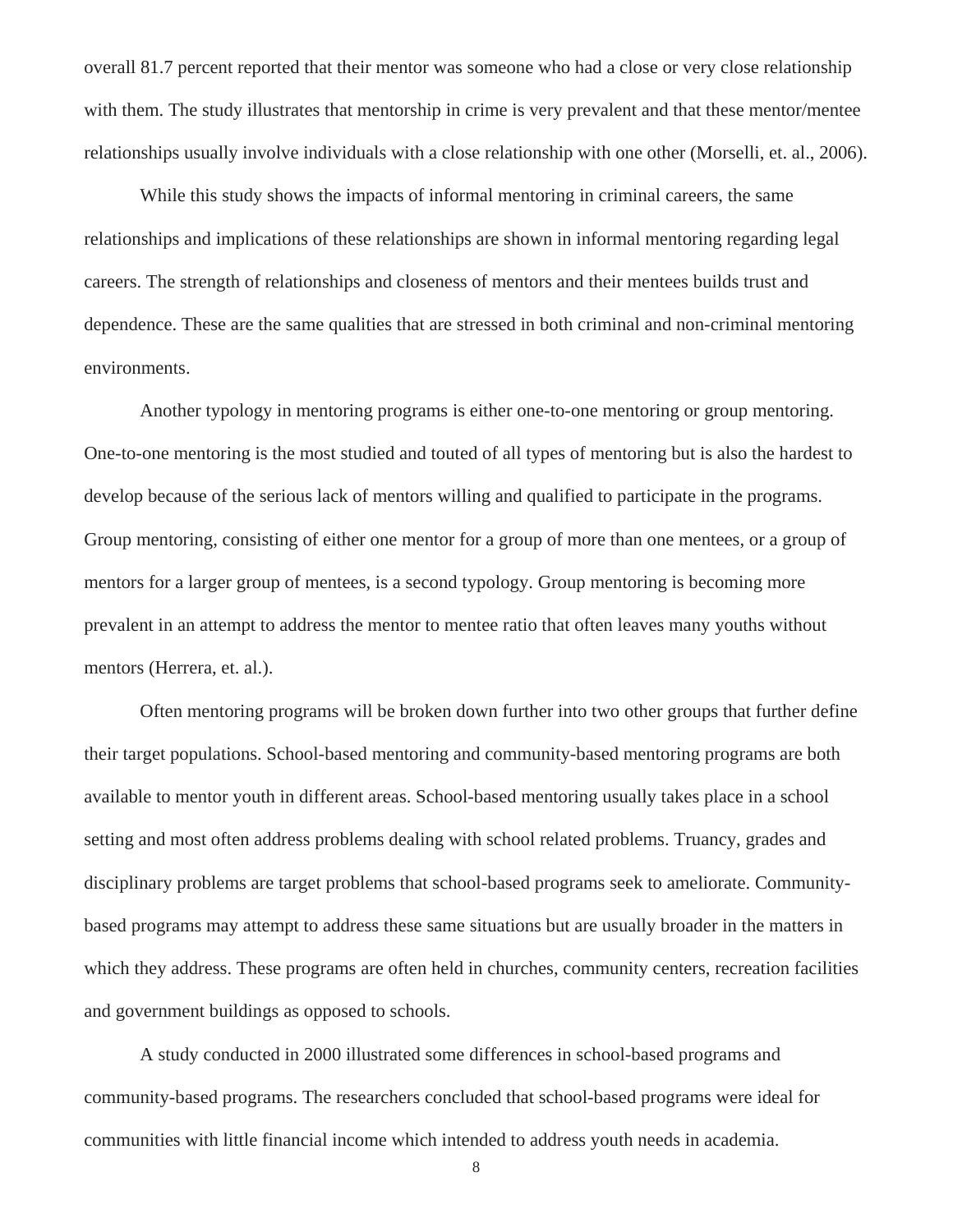Community-based programs were more apt at meeting a wide range of youth issues that sometimes went unaddressed in school-based programs. However, much of the time these community mentoring programs cost more and require more resources. Despite the disparities, the most important relationship qualities between mentor and mentee were consistent for both types of programs which were closeness of relationships, instrumental support and emotional support (Herrera, et. al., 2000).

#### **Mentoring Programs**

Most mentoring programs are made up of similar elements consistent with their program goals. Elements are parts of the program that make up the structure of the mentoring program. Likewise, it can be seen throughout the literature that the goals of mentoring programs are very similar even when the mentoring programs seek to address different issues (i.e. mentoring for school truants or mentoring juvenile offenders.) Both the elements and goals combine to assemble the final structure of the program and influence how it will be evaluated.

*Common elements* can be seen in mentoring programs including the Juvenile Mentoring Program (JUMP), Big Sister Big Brother (BSBB), the Uncle Project, DEFY, and many others. One-to-one mentor to mentee ratio, voluntariness of the participants and strategic matching of relationships are among the most common and integral elements of these programs. However, there have been new developments in the area of group and on-line mentoring. Because of the rising number of at-risk youth and the lack of qualified mentors, some programs have been pushed to switch to these newer types of mentoring projects which allow multiple youths to be mentored by one mentor or small group of mentors (Herrara, et. al.).

Children with multiple problems in various different areas is not a new phenomenon. Mentoring programs have been developed to meet various different needs. However, the programs are very much similar in that they all seek to develop skills for youth that will help them meet goals in different areas which will serve them for a lifetime. Placing children with a complimentary mentor that will most likely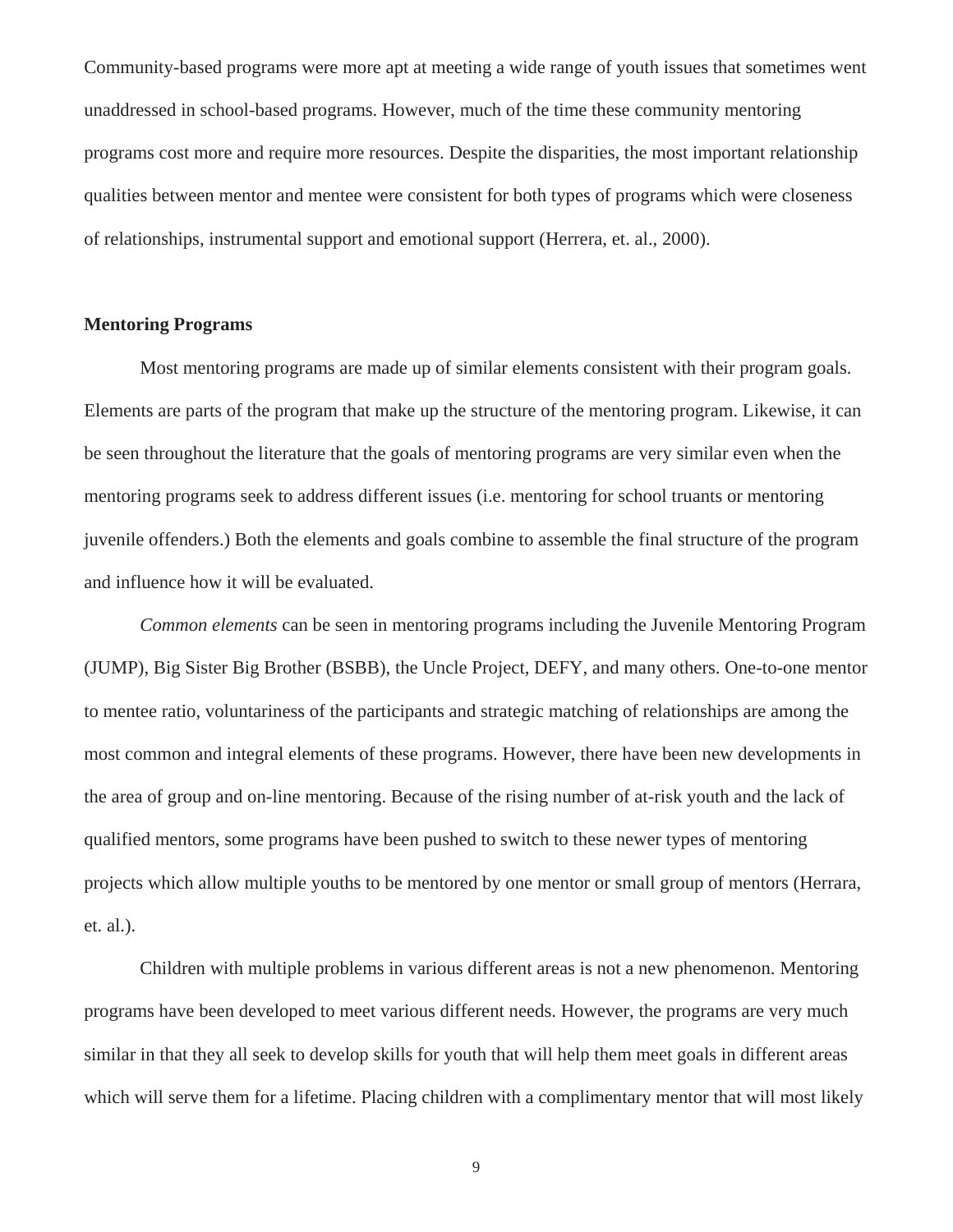yield positive outcomes is a top priority of mentoring programs no matter what type of program the youth enters.

It has been illustrated through studies that the mentor/mentee relationship is the most important factor in the programs' outcomes. A positive mentor/mentee relationship often produces favorable outcomes for both parties. Studies also suggest that negative relationships do not produce any positive results and can quite often worsen a mentee's situation yielding unfavorable outcomes (Lucas and Liabo, 2003). A real problem exists when there are many at-risk youth who can benefit from mentoring but are unable to be matched with a mentor because of the mentors' lack of qualification.

To ensure positive matches to the best of the programs' ability, one must use strategic planning in pairing mentors and mentees. A pilot program in Australia aimed to strategically place mentees with appropriate mentors. The program offered a one-on-one relationship between a mentor and a mentee. The goal of the program was to create "performing matches." These are relationships that last over a year and provide ongoing support to the mentee. The evaluation was favorable towards the mentoring program especially when performing matches were made. In this study, 13 participants were seen to have been placed in "performing matches". These youths were reported to have reduced offending, increased community involvement, improved self esteem and communication skills and more motivation (Delaney and Milne, 2002).

#### **Positive Effects of Mentoring**

One of the reasons that mentoring has made an increasing impression on the criminal justice system is the amount of studies that have shown positive results of the youth who have participated in the programs. Many studies have been done to show the effectiveness of mentoring programs, most notably the BSBB study. It is important to analyze these finding not only to recognize these programs but to find areas that need improvement to maximize effectiveness.

 First, we will look at the BSBB study that was conducted in 2001. This study has had the most impact on the criminal justice community in terms of providing quantitative data in support of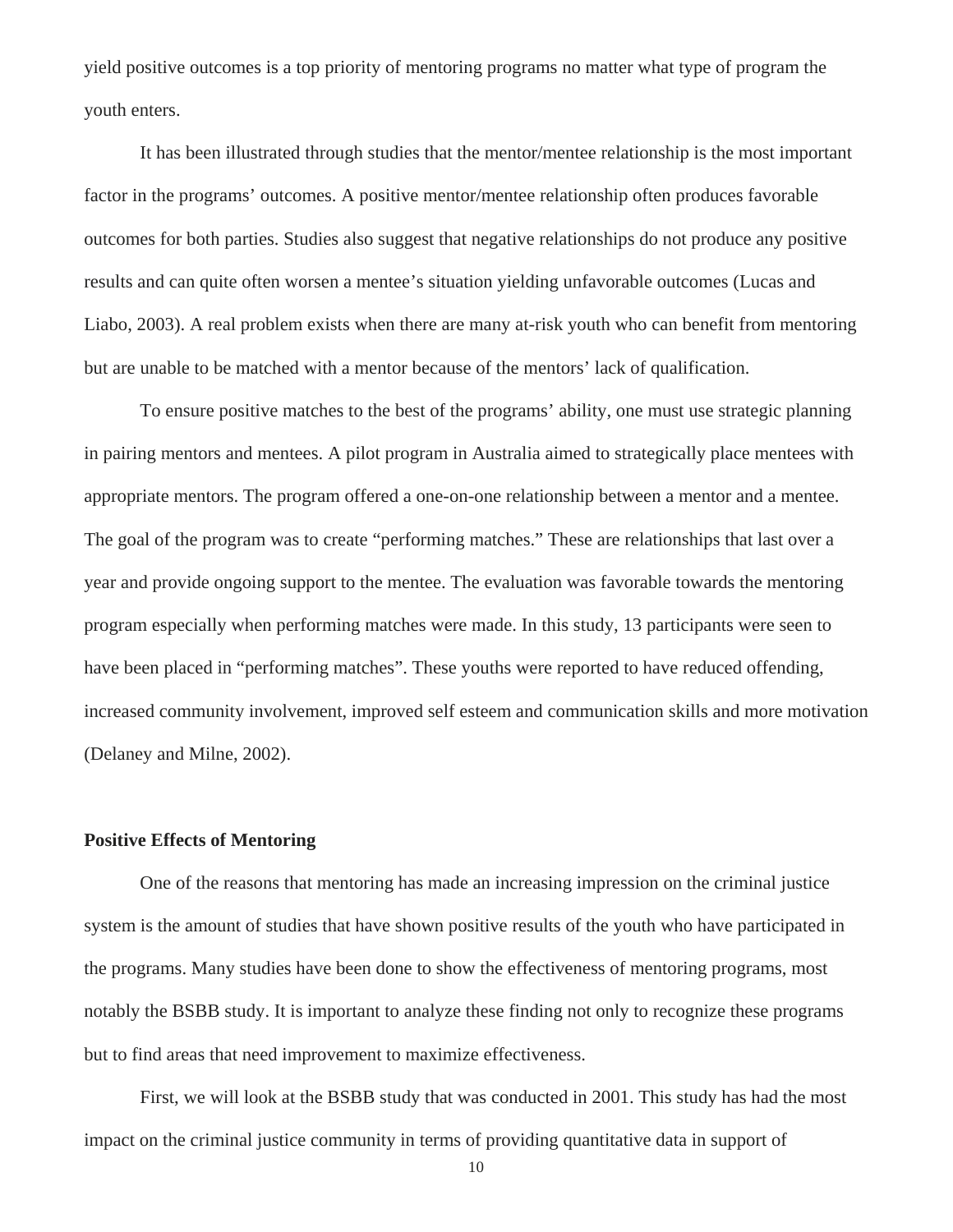mentoring. A sample of 959 individuals was taken from 1139 youths who entered the BSBB program and additionally completed all the necessary baseline interviews. Participants were between the ages of 10 and 16. An evaluation was done after 18 months of completion of the program. The youth who completed this program were nearly 46% less likely to initiate drug use, 27% less likely to initiate alcohol use and almost 32% less likely to hit someone. Academically, their grades were improved by 3%, their academic competence increased 4%, were 36% less likely to skip class and over 50% less likely to skip a whole day of school (Tierney and Grossman, 2001).

 Volunteers in Prevention, Probation, and Prisons (VIP) has evaluated its mentoring program and produced positive results, much like BSBB. Volunteers in Prevention, Probation, and Prisons (VIP) is a group that offers mentoring programs to youth with the goals of improving school performance, avoiding court appearances, and intervening when there is need for alcohol, tobacco and drug prevention. An evaluation completed in 2004 focused on six main areas of concern including: school performance and attendance, substance abuse, mental health, family and peer relationships, educational status and aggressive behavior/delinquency. Pre-tests were compared with post-tests which illustrated that youth had improved in all areas except educational status which had stayed the same (VIP, 2004).

 A more comprehensive approach was taken in reviewing mentoring programs by Foster who collected material from 1995-2000. Foster found that mentor programs were largely successful in reaching their goals by positively effecting truancy, drug/alcohol abuse and delinquency. A major point that is made in the paper is the acceptance of the community when looking to implement mentoring programs. It is important to appeal to the community when public safety is in question (Foster, 2001).

 There are about 2,300 mentoring program serving children in the State of California. 72 percent of over 1,000 Californians surveyed said that they are willing to pay more in taxes for the introduction of more mentoring programs in 1997. In 2000, 60 percent of over 1,600 adults surveyed believed that mentoring programs were wise investments in youth for a reduction in violence and other youth problems and would like to see an increase in mentoring programs (Forster, 2001). Mentoring programs often rely on volunteers for mentoring but also rely on public assistance when raising funds for facilities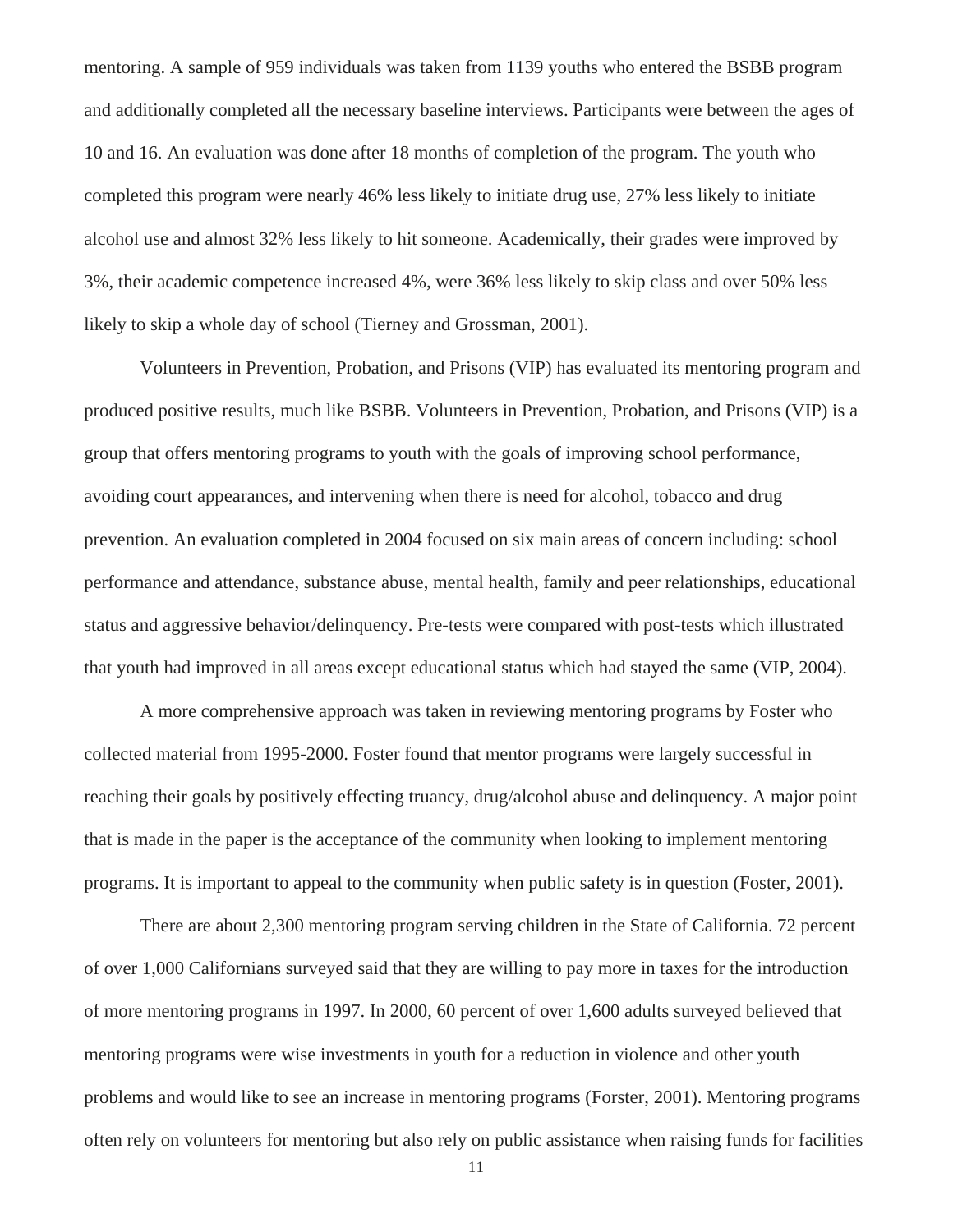and supplies. If the public backs programs that are shown to be successful, we will see a more widespread acceptance and implementation of mentoring programs.

 While most mentoring programs rely on a one-to-one mentor to mentee ratio, a study has been completed that shows positive results from a group mentoring initiative. A survey was given to school staff, program staff, mentors and mentees of three different group mentoring programs. The majority of the group participants were shown to have improved educational and familial relationships. The study does not quantify these variables and does not provide to what extent these relationships were improved. Furthermore, it does not provide information on juvenile delinquency or offending rates after the completion of the program (Herrara, et. al.).

 This study has also shown the importance of the mentor/mentee relationship. The better the group interacted with their mentors the more favorable their outcomes. This relationship was reported by both the mentors and the mentees. While group mentoring differs from one-to-one mentoring, both show positive results when the relationships of the participants are strong.

 A progress report was put out by the Office of Juvenile Justice and Delinquency Prevention that outlines the JUMP programs in effect in 2000. The report suggested that if mentoring programs were successful in improving youth development, they would be successful in reaching their main objectives. As aforementioned in this paper, mentor programs may differ in who they intend to reach and what specific goals they want to improve, but it remains consistent that mentoring programs seek to build effective skills and improve the decision-making process (Novotney, 2000).

 The JUMP progress review looked at school problems, social/family problems, delinquency, alcohol use, drug use, tobacco use and pregnancy/early parenting. Males (n=3,592) and females (n=3,807) were represented in the sample. Mentors and mentees were asked about their perceptions of the benefits of the program and reported that they experienced favorable outcome in the areas of academic performance, dropout rates, delinquency and gang involvement. However, mentor relationships that were bi-gender mostly reported mixed results. The mentors and mentees of both types of relationships reported that they liked and were understood by their mentors but boys matched with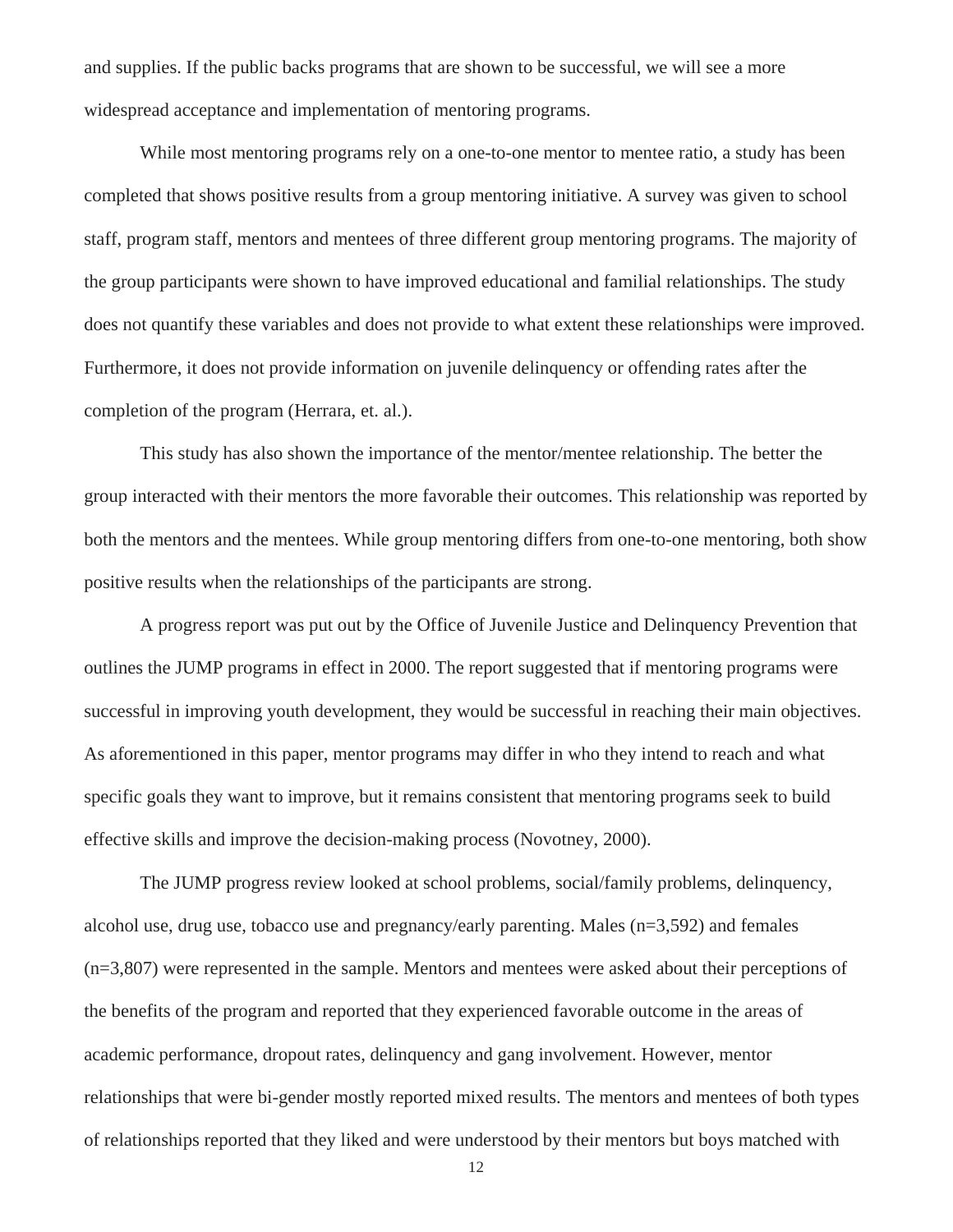male mentors reported a more positive relationship when it came to avoiding drugs and gangs (Novotney, et.al., 2000). This may have implications when developing a mentoring program which attempts to respond to these types of situations.

#### **No Impact and Negative Impacts of Mentoring Programs**

 The literature and current studies have indicated that there are many positive effects of mentoring programs. However, some studies suggest that mentoring programs are either ineffective, too costly, hard to implement or any combination of these. Likewise, many studies that illustrate the benefits of mentoring also point out some of their drawbacks. It is very important to address these drawbacks in order to create and implement an effective mentoring program or revamp an existing on.

 Research conducted by "What Works for Children" concluded that one-to-one mentoring programs had not been shown to improve offending or delinquent behavior. The authors conducted a meta-analysis of 55 studies that when combined into a single measure showed little improvement in study variables. However, another review took a more detailed look at ten studies evaluating mentoring programs which showed no significant evidence that the programs improved academic achievement, school attendance, school dropout rates, child misconduct or employment (Lucas and Liabo, 2003).

 The researchers extended their research to review work that has been done in the UK. These studies have also shown that there is little measurable change in behavior of those who have completed mentoring programs. Project CHANCE, a London initiative, showed no statistically significant differences between those who entered the program and those who had not. Variables that were studied included school absences, special needs and test results in math, science and English. Similarly, the Dalston Youth Programme in Hackney, London, did not report significant improvements in children aged 11-14 in the areas of offending and school performance. In both of these programs, the mentoring experience as a whole was seen as a positive relationship as reported by the mentors and youth themselves (Lucas and Liabo, 2003).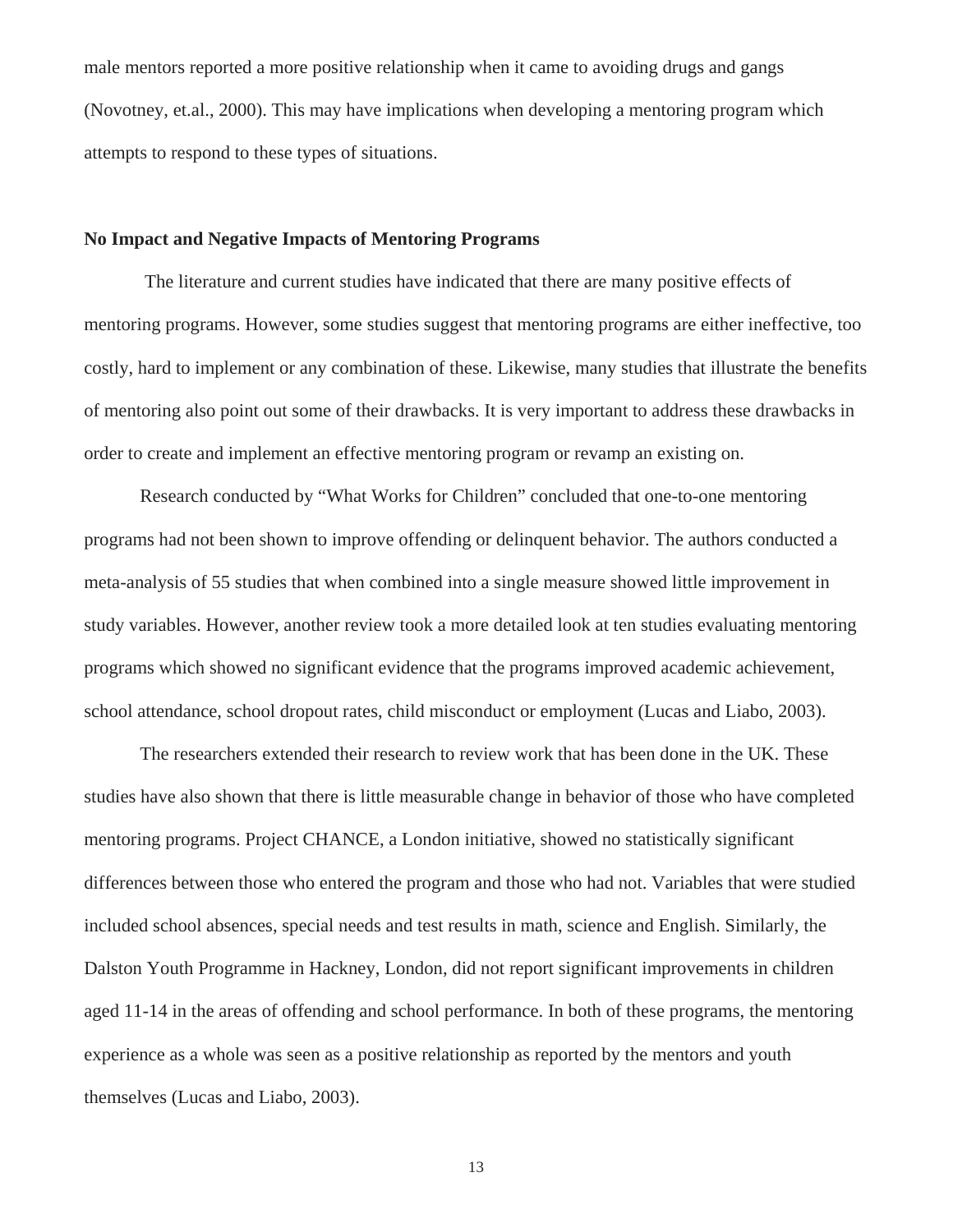Another study was conducted to evaluate the outcomes in 43 mentoring programs in Whales and England. Over an 18-month period, a total of 2,049 individuals were placed in a mentoring program. The outcome data reported that 58 percent of the mentor relationships were successful and that 42 percent ended prematurely. The researches acknowledged this ratio looks unfavorable for the program yet suggest that given the extreme environments surrounding these at risk youth, even a short mentoring relationship can be seen as being useful. However, within one-year of joining the program, 55 percent of the youth had committed another offense dealt with by the police or by the courts. The researchers conclude that more research is needed to really determine the effectiveness of mentoring programs and it is unknown whether there is significant value to mentoring programs (Tarling, Davison and Clarke, 2004).

#### **Overcoming Pitfalls of Mentoring Programs**

As with any social program, funding opportunities are a key aspect in making mentoring programs run efficiently and continue to be sustainable over time. Many programs run the risk of being unable to continue their operation while youth are still enrolled. Then, not only are youth unable to benefit from the programs after they are shut down but it also sends the message that the at-risk youth are unimportant. Thus, these individuals are subject to negative mentoring experiences leading to negative outcomes of goals.

 A survey administered by Public and Private Ventures looked at the cost of mentoring programs in the US. They selected 50 mentoring programs from a database of 720 who had responded to the survey. They found that costs ranged from 500 dollars to 6.5 million dollars per program. The average cost was 324,000 and the median cost was approximately 70,000 dollars. Finances for the mentoring programs included staffing, facilities, activities and transportation (Fountain and Arbreton).

While volunteers usually make up the bulk of mentors and staff, the costs to keep organizations running are usually quite significant. Finding funding sources is critical to keep programs running, especially in areas of low-income and limited resources. Examples of funding identified by Public and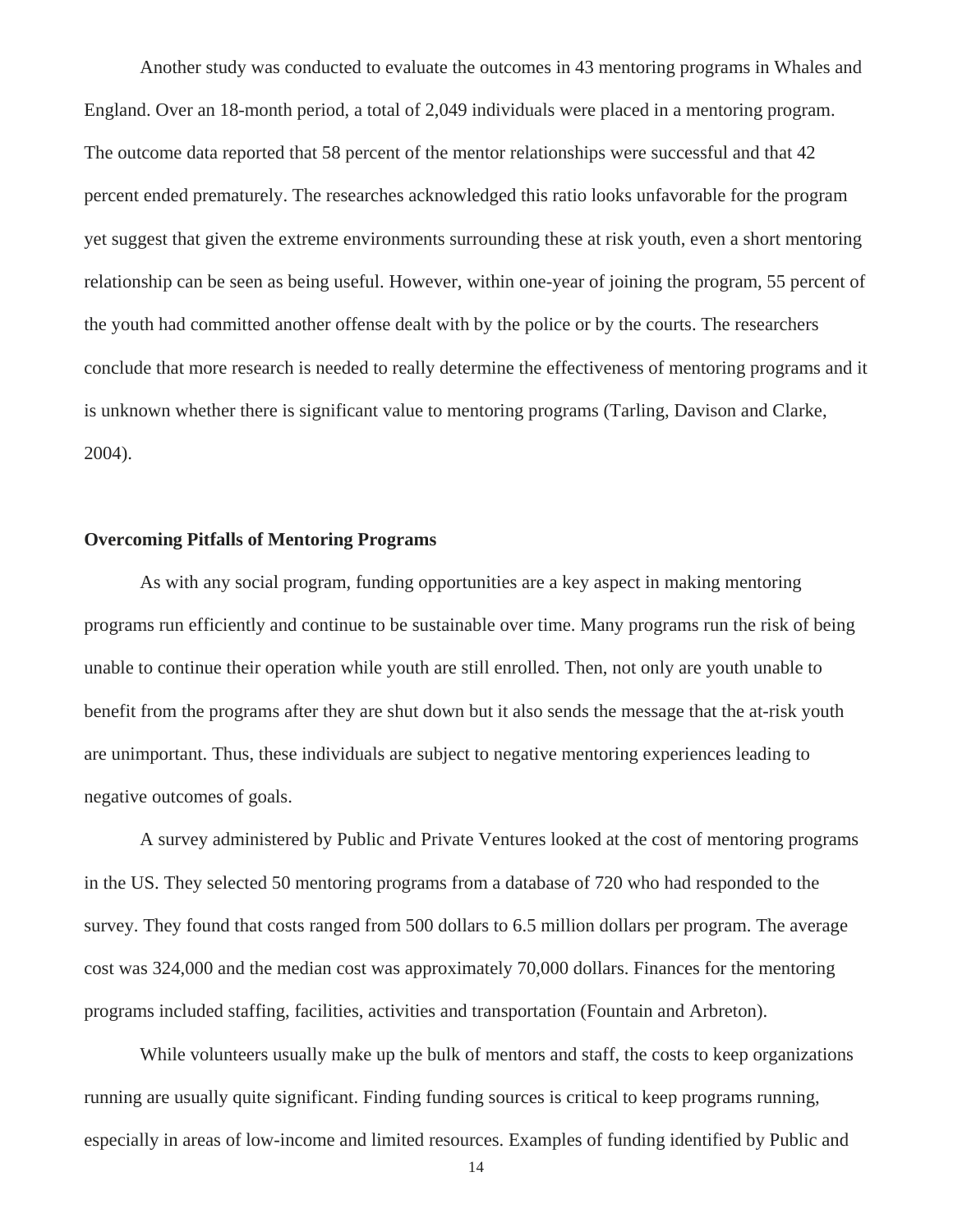Private Ventures included foundation grants, United Way, individual and corporate gifts, federal and state grants. As previously noted, public perception of mentoring programs can play a major role in obtaining grant funding and public support. The more effective a mentoring program is run and the more studies that show positive effects of mentoring, the more apt the community will be to support the programs both ideally and financially (Fountain and Arbreton).

 Corporate support for programming expenses can be vastly beneficial. Corporations, employer groups, banks, insurance groups, real estate and law offices, hospitals and construction/land developers are all possible backers or targets for fundraising opportunities that can aide in supporting mentoring programs. Furthermore, these corporate organizations are likely to be found in most communities despite their location, size, or income (Garringer, 2005).

 Developmental failures are also pitfalls that plague mentoring programs. Garringer, Fulop, and Rennick further outline strategies that are useful for organizations looking to implement mentoring programs. Key components of all mentoring programs are: 1) A written mission statement and a program development plan, 2) strong knowledge of mentoring and youth development, 3) a written policy and procedure manual, 4) access to training and technical assistance, 5) diversity of youth and community being served in the program, 6) qualified and trained staff, 7) parent agency support, and 8) community awareness of the program. Each facet listed will help direct members, increase support and explicitly inform all members of the inner workings of the program (Garringer, Fulop and Rennick, 2003).

 A development plan is suggested throughout the literature and mentioned briefly in this piece. It is an important feature of mentoring programs that deserves a little more attention. While development plans will be different for every program depending on their circumstances, the basic elements of their plans will stay the same. First, a steering committee should be formed made up of community members, school officials, members of the criminal justice system, youth and parents. This helps to foster cooperation between different organizations and aide in the implementation process. Second, a clear plan to implement the program is needed. A program plan should include a self-assessment that defines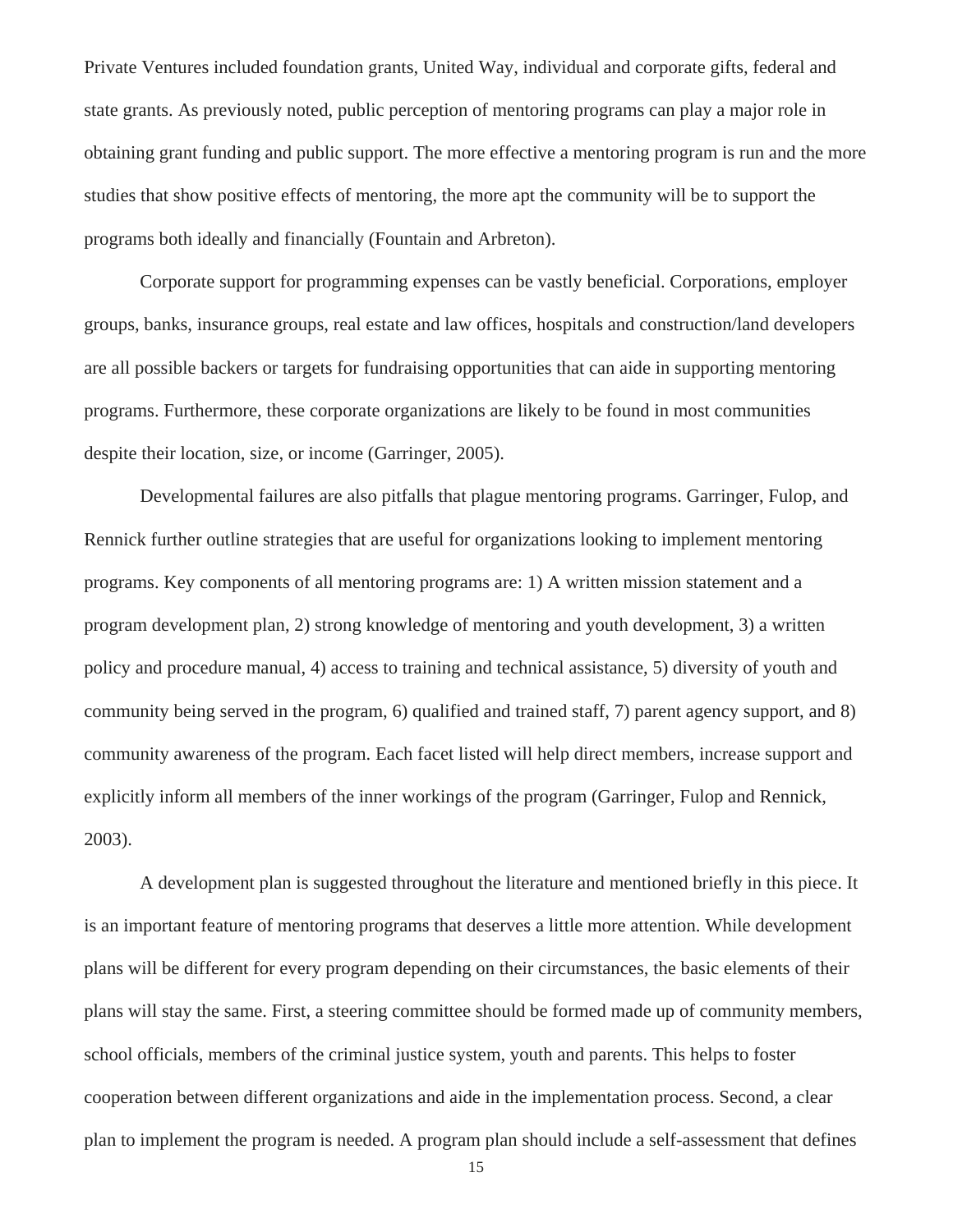needs, resource allocation, develops a timeline for services, identifies key constituencies and outlines day-to-day operations. Lastly, a well designed plan will set goals and an evaluation process to see if those goals have been met. A continual feedback process and formal evaluations which are conducted regularly help to ensure that the program is effective and efficient. All these elements, briefly outlined, are integral for a sustainable mentoring program that will be less prone to developmental failures (Garringer, Fulop and Rennick, 2003).

 Another pitfall of mentoring that is mentioned repeatedly throughout the literature is the lack of qualified mentors. A 2003 White House report stated that at risk-youth would benefit most from the introduction of a qualified mentor in their life. One way to attract qualified mentors is to offer paid compensation. Paid mentors and counselors have been shown to be a strengthening tool alongside volunteers and professionals. Furthermore, they have been shown to illustrate early promise and continued success at higher rates than non-paid mentors (Smith, 2004).

 Paying mentors is not always possible. Given that most mentoring programs are not equipped financially to do so, another strategy to counter the dearth of qualified mentors is offering training. Training programs that help equip mentors with the necessary knowledge to improve the mentor/mentee relationship are shown to have great success. Activities that facilitate engagement and skills development are at the apex of any training program. Training must also stress the safety and emotional welfare of its participants and staff members. It is important for mentoring programs to acknowledge the importance of mentor training and have continual support for both mentors and mentees (Taylor, 2003).

#### **Conclusion**

There are many mentoring programs that exist today. Many have been well received and have reported positive results. Some have been dismissed or have reported insignificant results. Either way, mentoring has had a profound effect on the criminal justice system. While still in its early stages of being a serious crime prevention strategy, there are several things mentoring can bring to the criminal justice system.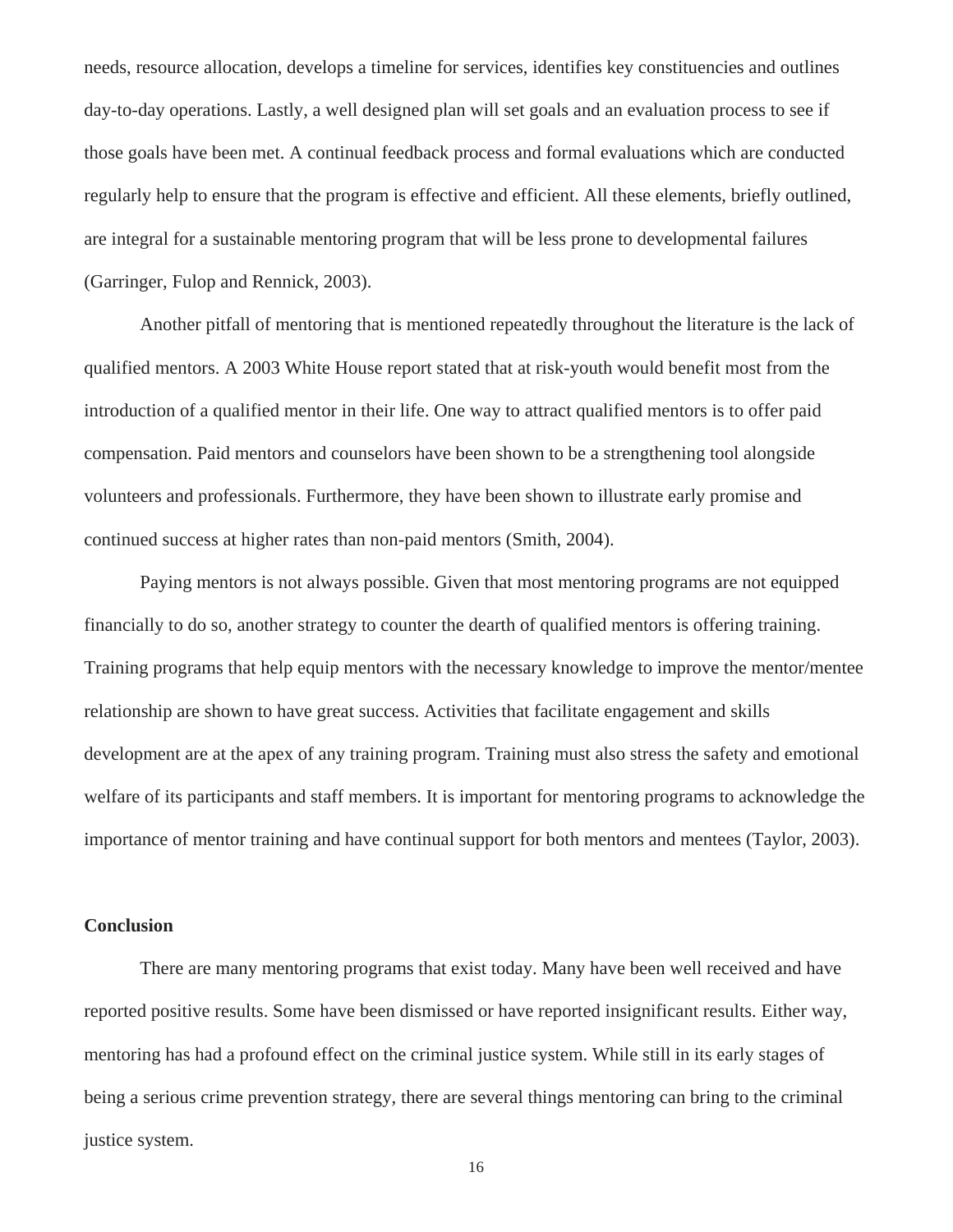The biggest importance is to create programs that are solidly based in research and empirical data. Studies such as the BSBB study and the JUMP evaluations must be carefully interpreted. When looking to implement programs one must take a "what works" approach. This may be different for different programs in disparate locations and demographics. With a program plan that sets a mission statement, states outcome goals, conducts the necessary needs assessment reports and creates a board that will oversee the program with the right people, there will exist a strong program.

 Picking the most appropriate program for the needs of your community can be a critical choice. The program structure must be based on the specific target population and the needs of the community. Realistically, a mentoring program must be within the community's resources and capabilities. With the necessary research and planning, a mentoring program can be developed for any community with any amount of resources.

 The Office of Juvenile Justice and Delinquency Prevention offers the JUMP programs as their staple approach in mentoring youth. They state that juvenile delinquency is unacceptably high and believe that mentoring is the key to success. Despite some shortcomings, they believe that mentoring shows great potential for addressing the issues youth face today. The office acknowledges research as a necessary component of developing effective programs. Looking at the studies addressed throughout this paper it is crucial to understand that positive features must be continually evaluated and sustained for as long as they yield positive results. Negatives must be quickly found and corrected. If mentoring programs can continue improving in the areas that they are ineffective through research and evaluation, there could be a marked improvement in juvenile crime and delinquency.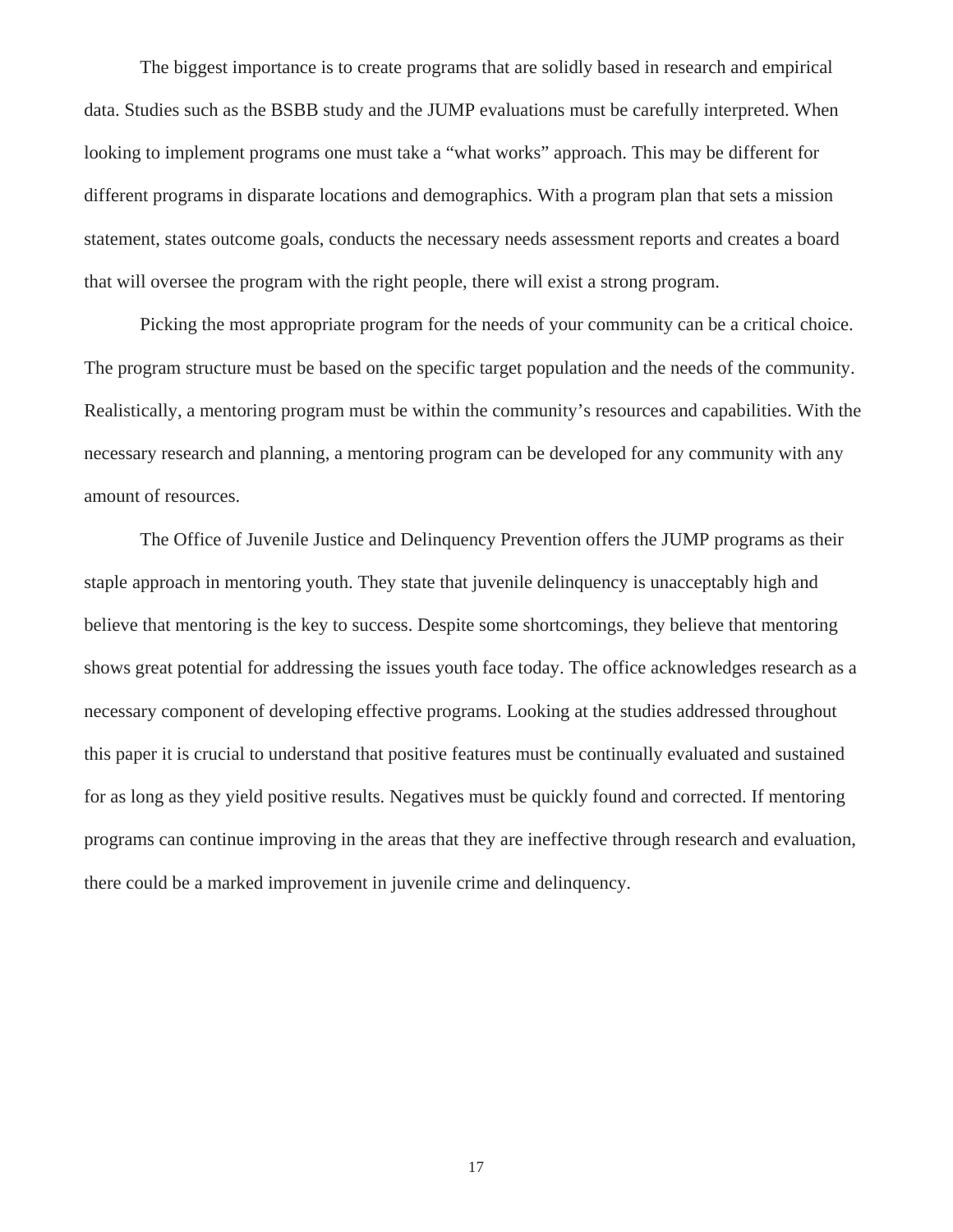#### **REFERENCES**

Bilchik, Shay. (1998). *1998 Report to Congress: Juvenile Mentoring Program.* U.S. Department of Justice. Office of Justice Programs. Office of Juvenile Justice and Delinquency Prevention.

Blank, Susan, and Fred Davie. *Faith in their Futures.* U.S. Department of Justice. Office of Justice Programs. Office of Juvenile Justice and Delinquency Prevention.

Delaney, Marie, and Chris Milne. (2002). *Mentoring for Young Offenders- Results from an Evaluation of a Pilot Program.* Paper presented at the Crime Prevention Conference. Sydney, Aus: Australian Institute of Criminology.

Foster, Lisa. (2001). *Effectiveness of Mentor Programs: Review of the Literature from 1995-2000.*  Sacramento, CA: California Research Bureau.

Fountain, Douglas L., and Amy Arbreton. *The Cost of Mentoring.* Found in *Contemporary Issues in Mentoring.* Edited by Jean Baldwin Grossman. New York, NY: The Commonwealth Fund.

Garringer, Michael. (2005). *Sustainability Planning and Resource Development for Youth Mentoring Programs.* Office of Juvenile Justice and Delinquency Prevention. National Mentoring Center. Northwest Regional Educational Laboratory.

Garringer, Michael, Mark Fulop, and Vikki Rennick. (2003). *Foundations of Successful Youth Mentoring: A Guidebook for Program Development.* U.S. Department of Justice. Office of Justice Programs. Office of Juvenile Justice and Delinquency Prevention.

Grossman, Jean Baldwin. *The Practice, Quality and Cost of Mentoring.* Found in *Contemporary Issues in Mentoring.* Edited by Jean Baldwin Grossman. New York, NY: The Commonwealth Fund.

Grossman, Jean Baldwin, and Eileen M. Garry. (1997). *Mentoring- A Proven Delinquency Prevention Strategy.* U.S. Department of Justice. Office of Justice Programs. Office of Juvenile Justice and Delinquency Prevention.

Herrera, Carla, Cynthia L. Sipe, and Wendy S. McClanahan with Amy J.A. Arbreton and Sarah K. Pepper. (2000). *Mentoring School-Age Children: Relationship Development in Community-Based and School-Based Programs.* Prepared for the National Mentoring Partnership's Public Policy Council. U.S. Department of Education. Office of Educational Research and Improvement.

Herrera, Carla, Zousa Vang, and Lisa Y. Gale. *Group Mentoring: A Study of Mentoring Groups in Three Programs.* Prepared for The National Mentoring Partnerships Public Policy Council. U.S. Department of Education.

Jaffe, Natalie. *Mentoring in 1998: Four Models for the 21st Century.* Found in *Contemporary Issues in Mentoring.* Edited by Jean Baldwin Grossman. New York, NY: The Commonwealth Fund.

Lucas, P., and Liabo, K. One-to-one, non-directive mentoring programmes have not been shown to improve behaviour in young people involved in offending or anti-social activities. What Works for Children group Evidence Nugget April 2003.